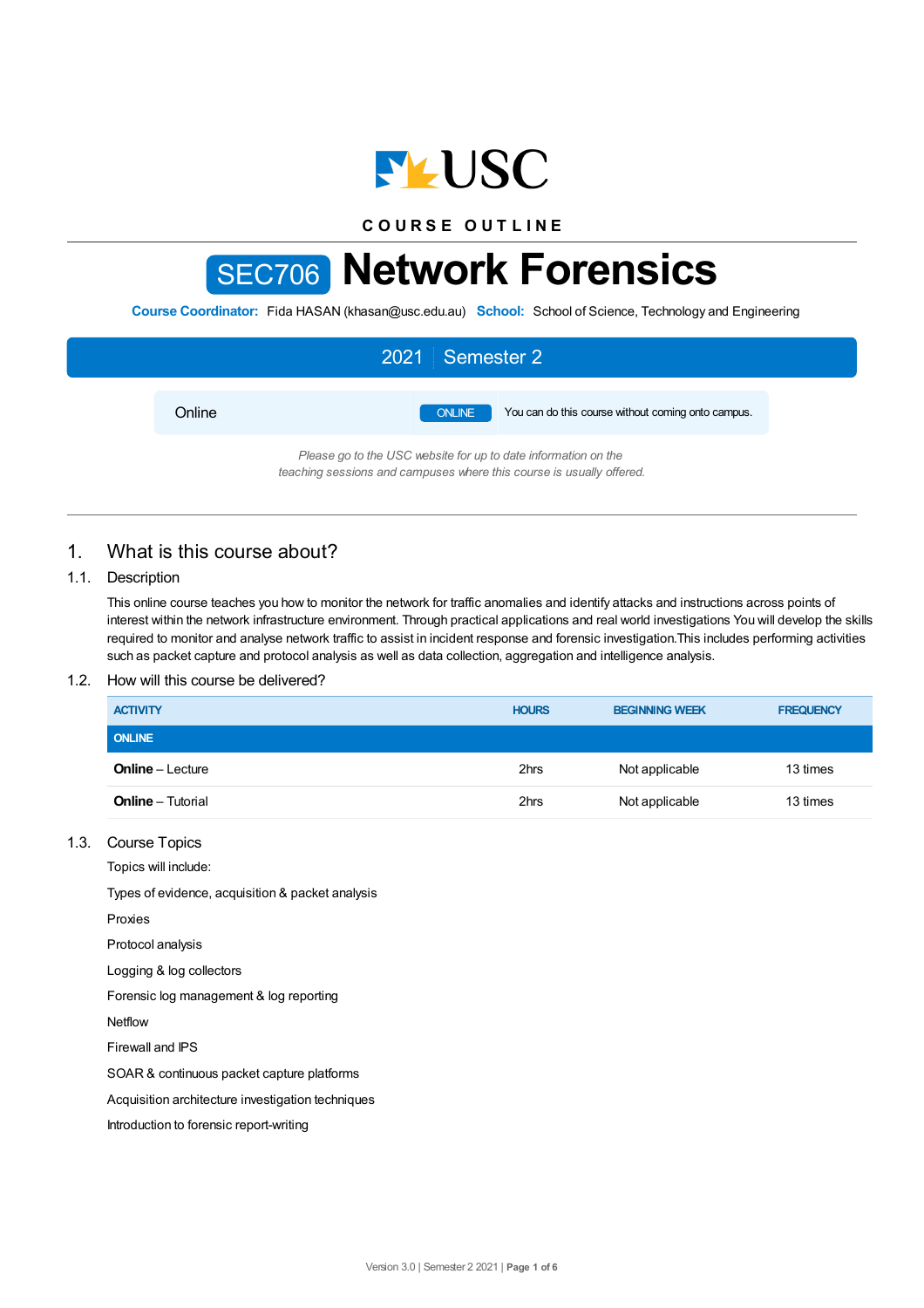# 2. What level is this course?

## 700 Level (Specialised)

Demonstrating a specialised body of knowledge and set of skills for professional practice or further learning. Advanced application of knowledge and skills in unfamiliar contexts.

## 3. What is the unit value of this course?

12 units

# 4. How does this course contribute to my learning?

|                | <b>COURSE LEARNING OUTCOMES</b>                                                                                                                                                  | <b>GRADUATE QUALITIES</b>                                                 |  |
|----------------|----------------------------------------------------------------------------------------------------------------------------------------------------------------------------------|---------------------------------------------------------------------------|--|
|                | On successful completion of this course, you should be able to                                                                                                                   | Completing these tasks<br>successfully will contribute to<br>you becoming |  |
|                | Demonstrate knowledge of network forensics evidence acquisition processes and techniques.                                                                                        |                                                                           |  |
| $\mathbf{2}$   | Identify and explain current cyber attacks, relevant network controls, infrastructure interception<br>points, standard and advanced security intelligence platforms              |                                                                           |  |
| 3              | Develop practical skills to detect, extract and analyse all relevant forensic artefacts.                                                                                         | Empowered<br>Engaged                                                      |  |
| $\overline{4}$ | Develop and produce reports suitable for admission as case evidence, that describe identification,<br>search and seizure requirements and examine and analyse provided evidence. |                                                                           |  |

# 5. Am Ieligible to enrol in this course?

Refer to the USC [Glossary](https://www.usc.edu.au/about/policies-and-procedures/glossary-of-terms-for-policy-and-procedures) of terms for definitions of "pre-requisites, co-requisites and anti-requisites".

## 5.1. Pre-requisites

SEC705

5.2. Co-requisites

Not applicable

## 5.3. Anti-requisites

Not applicable

## 5.4. Specific assumed prior knowledge and skills (where applicable)

Not applicable

## 6. How am Igoing to be assessed?

6.1. Grading Scale

Standard Grading (GRD)

High Distinction (HD), Distinction (DN), Credit (CR), Pass (PS), Fail (FL).

6.2. Details of early feedback on progress

Using marking rubrics, students will participate in continuous peer and self-assessment tasks. Opportunities will be provided during tutorials for peer-review of responses to online tutorial questions.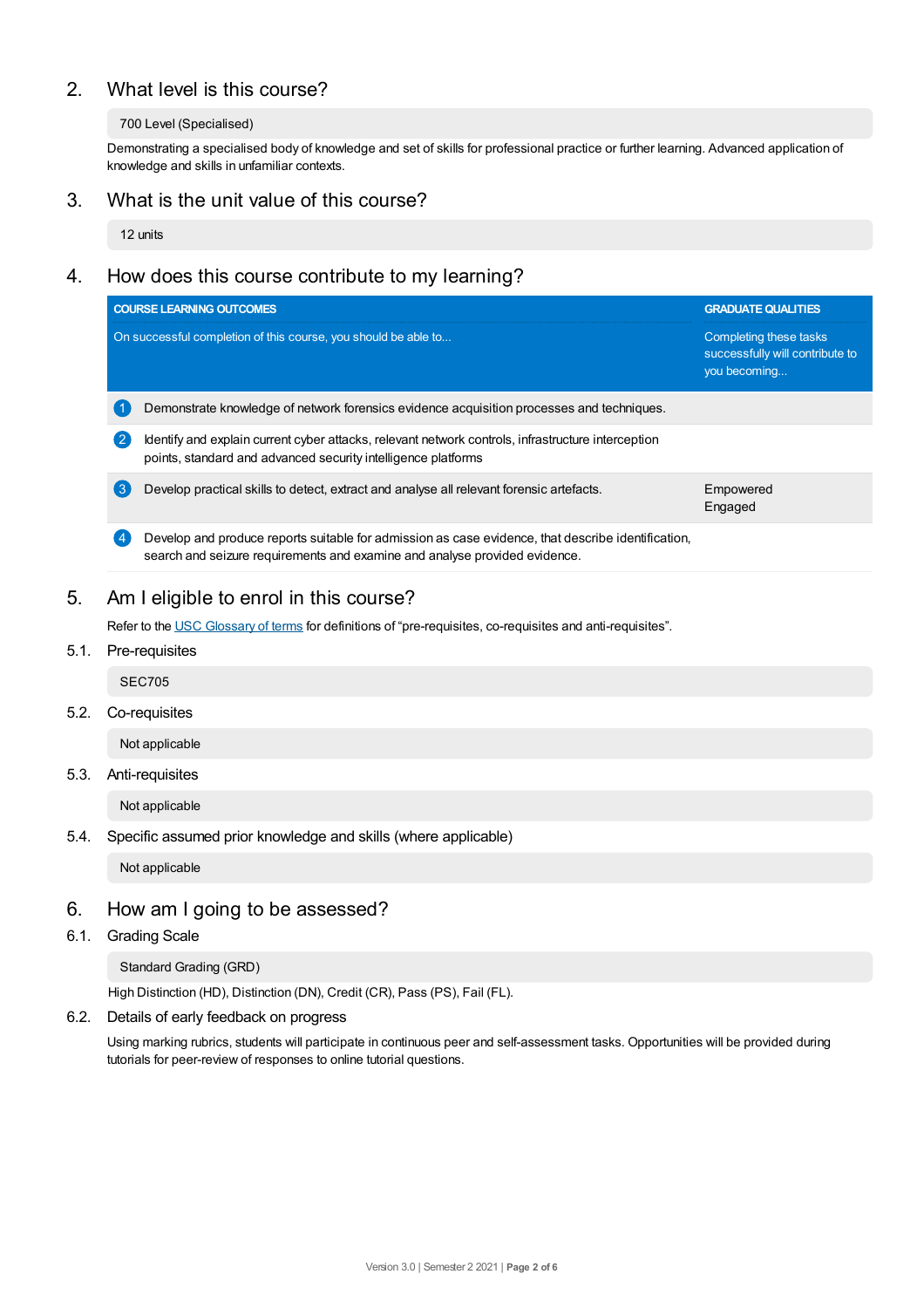## 6.3. Assessment tasks

| <b>DELIVERY</b><br><b>MODE</b> | <b>TASK</b><br>NO. | <b>ASSESSMENT</b><br><b>PRODUCT</b> | <b>INDIVIDUAL</b><br><b>OR GROUP</b> | <b>WEIGHTING</b><br>$\frac{9}{6}$ | <b>WHAT IS THE</b><br><b>DURATION /</b><br>LENGTH? | <b>WHEN SHOULD I</b><br>SUBMIT? | <b>WHERE SHOULD I</b><br><b>SUBMIT IT?</b>                      |
|--------------------------------|--------------------|-------------------------------------|--------------------------------------|-----------------------------------|----------------------------------------------------|---------------------------------|-----------------------------------------------------------------|
| All                            | 1                  | Portfolio                           | Individual                           | 20%                               | <b>Weekly Entry</b><br>(300 Words /<br>Week)       | Refer to Format                 | <b>Online Assignment</b><br>Submission with<br>plagiarism check |
| All                            | 2                  | Practical /<br>Laboratory Skills    | Individual                           | 40%                               | 1 Hour                                             | Week 8                          | <b>Online Assignment</b><br>Submission with<br>plagiarism check |
| All                            | 3                  | Report                              | Individual                           | 40%                               | 4000 Words                                         | Exam Period                     | <b>Online Assignment</b><br>Submission with<br>plagiarism check |

## **All - Assessment Task 1:** Competency Portfolio

| <b>GOAL:</b>                                                                                                                                                                                                                             | To demonstrate knowledge of network forensics evidence acquisition processes and techniques.                                                                                          |                                     |  |  |
|------------------------------------------------------------------------------------------------------------------------------------------------------------------------------------------------------------------------------------------|---------------------------------------------------------------------------------------------------------------------------------------------------------------------------------------|-------------------------------------|--|--|
| <b>PRODUCT:</b>                                                                                                                                                                                                                          | Portfolio                                                                                                                                                                             |                                     |  |  |
| <b>FORMAT:</b>                                                                                                                                                                                                                           | Submit: Weekly from Week 2 to 11                                                                                                                                                      |                                     |  |  |
|                                                                                                                                                                                                                                          | A reference manual containing:                                                                                                                                                        |                                     |  |  |
| - Reference notes of topics covered in semester<br>- Playbook Template<br>- Application and usage reference list including role of tool and process documentation for essential -to-know tasks.<br>- Copies of relevant legal materials. |                                                                                                                                                                                       |                                     |  |  |
|                                                                                                                                                                                                                                          | The response format for assessment item 1 may utilise a number of formats, all written from the perspective of a Cyber<br>Security professional to address weekly questions.          |                                     |  |  |
|                                                                                                                                                                                                                                          | Responses may be in the form of Q/A Style short answer, technical Wiki Article of Blog Entry.                                                                                         |                                     |  |  |
| <b>CRITERIA:</b>                                                                                                                                                                                                                         | No.                                                                                                                                                                                   | <b>Learning Outcome</b><br>assessed |  |  |
|                                                                                                                                                                                                                                          | Identification and explanation of current cyber attacks, relevant network controls,<br>1<br>infrastructure interception points, standard and advanced security intelligence platforms | 2                                   |  |  |
|                                                                                                                                                                                                                                          | 2<br>Development of the practical skills to detect, capture and analyse all relevant forensic<br>artefacts.                                                                           | $\left( 3\right)$                   |  |  |
|                                                                                                                                                                                                                                          |                                                                                                                                                                                       |                                     |  |  |

## **All - Assessment Task 2:** Network Attack Practical

| <b>GOAL:</b>    | To sit a practical involving an ongoing attack and will be required to utilise tools taught throughout semester to capture<br>Indicators of Compromise, attacker identification and packet capture and log artefacts. |
|-----------------|-----------------------------------------------------------------------------------------------------------------------------------------------------------------------------------------------------------------------|
| <b>PRODUCT:</b> | Practical / Laboratory Skills                                                                                                                                                                                         |
| <b>FORMAT:</b>  | Online interactive practical lab consisting of equally weighted challenges.                                                                                                                                           |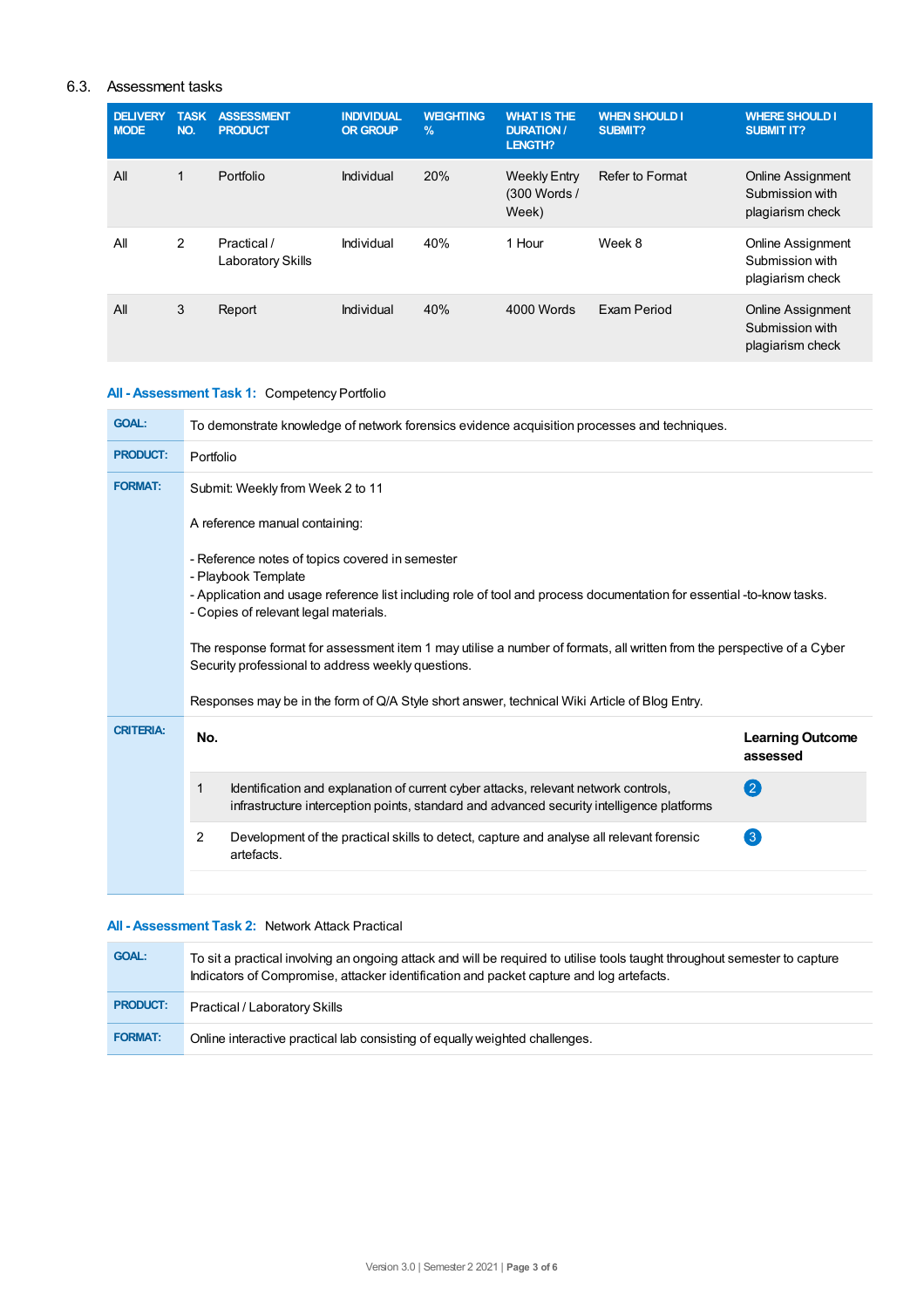| <b>CRITERIA:</b> | No. |                                                                                                                   | <b>Learning Outcome</b><br>assessed |
|------------------|-----|-------------------------------------------------------------------------------------------------------------------|-------------------------------------|
|                  |     | Identification and explanation of traffic anomaly and conversation information utilising<br>monitoring platforms. | 24                                  |
|                  | 2   | Selection of the appropriate network infrastructure device on which to acquire traffic of<br>interest.            | $\mathbf{2}$                        |
|                  | 3   | Detection and extraction of relevant information from Firewall / IPS platforms.                                   | $\mathbf{3}$                        |
|                  | 4   | Analysis of log aggregation platform / SIEM to report relevant events and alerts.                                 | 4                                   |
|                  |     |                                                                                                                   |                                     |

#### **All - Assessment Task 3:** Network Forensics Report

| <b>GOAL:</b>     | To prepare a report appropriate for submission as legal evidence in line with Australian federal law.                                                                                                                                      |                                     |  |
|------------------|--------------------------------------------------------------------------------------------------------------------------------------------------------------------------------------------------------------------------------------------|-------------------------------------|--|
| <b>PRODUCT:</b>  | Report                                                                                                                                                                                                                                     |                                     |  |
| <b>FORMAT:</b>   | A written network forensics report providing a high-level summary suitable for executive level communication articulating<br>the chronological order of events as well as a high level and deep-dive explanations of events within a case. |                                     |  |
| <b>CRITERIA:</b> | No.                                                                                                                                                                                                                                        | <b>Learning Outcome</b><br>assessed |  |
|                  |                                                                                                                                                                                                                                            |                                     |  |
|                  | Description of identification, search and seizure requirements.                                                                                                                                                                            |                                     |  |
|                  | 2<br>Examination and analysis of provided evidence.                                                                                                                                                                                        |                                     |  |

# 7. Directed study hours

A 12-unit course will have total of 150 learning hours which will include directed study hours (including online if required), self-directed learning and completion of assessable tasks. Directed study hours may vary by location. Student workload is calculated at 12.5 learning hours per one unit.

# 8. What resources do I need to undertake this course?

Please note: Course information, including specific information of recommended readings, learning activities, resources, weekly readings, etc. are available on the course Blackboard site– Please log in as soon as possible.

#### 8.1. Prescribed text(s) or course reader

There are no required/recommended resources for this course.

## 8.2. Specific requirements

Not applicable

# 9. How are risks managed in this course?

Health and safety risks for this course have been assessed as low. It is your responsibility to review course material, search online, discuss with lecturers and peers and understand the health and safety risks associated with your specific course of study and to familiarise yourself with the University's general health and safety principles by reviewing the online [induction](https://online.usc.edu.au/webapps/blackboard/content/listContentEditable.jsp?content_id=_632657_1&course_id=_14432_1) training for students, and following the instructions of the University staff.

# 10. What administrative information is relevant to this course?

#### 10.1. Assessment: Academic Integrity

Academic integrity is the ethical standard of university participation. It ensures that students graduate as a result of proving they are competent in their discipline. This is integral in maintaining the value of academic qualifications. Each industry has expectations and standards of the skills and knowledge within that discipline and these are reflected in assessment.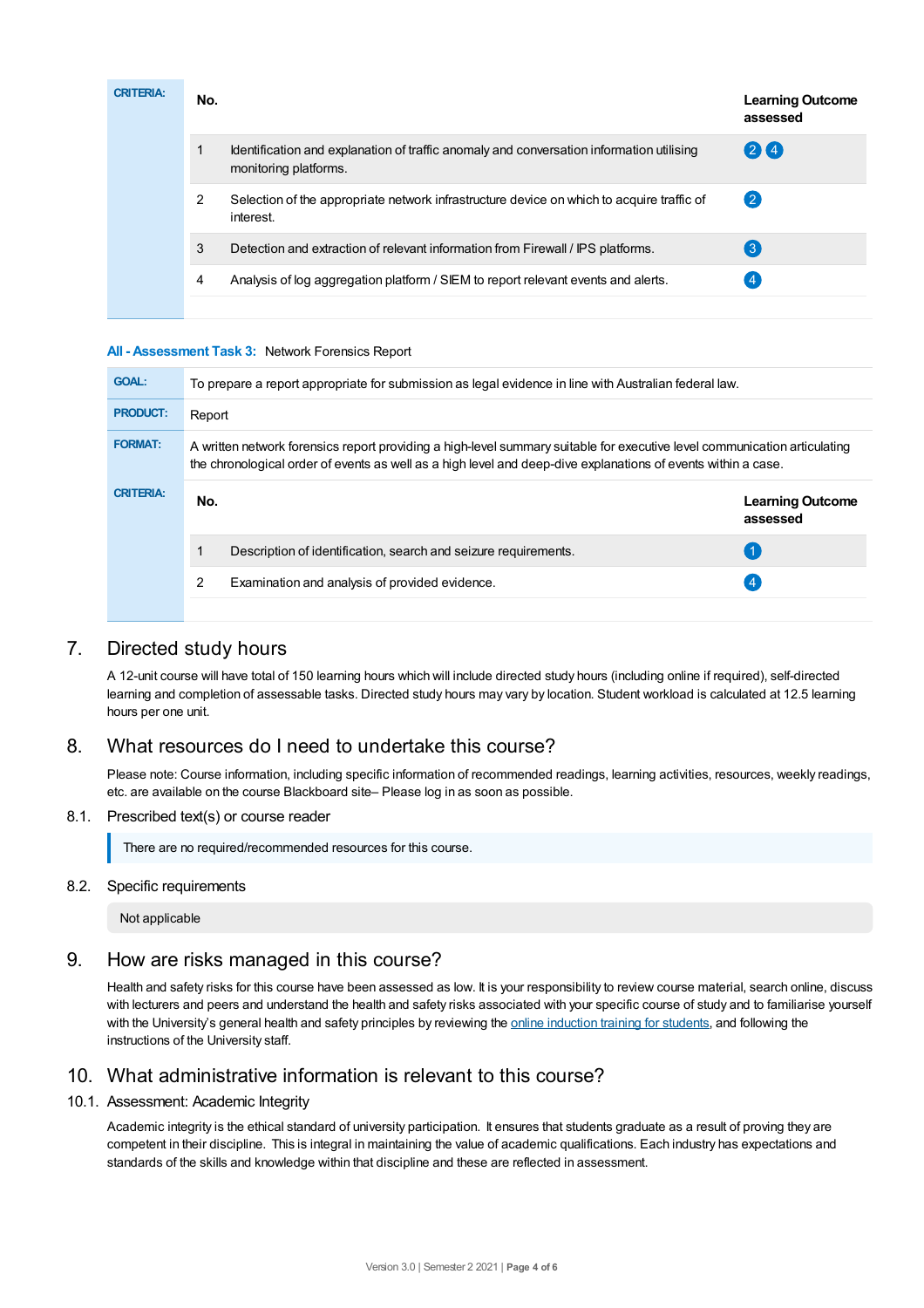Academic integrity means that you do not engage in any activity that is considered to be academic fraud; including plagiarism, collusion or outsourcing any part of any assessment item to any other person. You are expected to be honest and ethical by completing all work yourself and indicating in your work which ideas and information were developed by you and which were taken from others. You cannot provide your assessment work to others.You are also expected to provide evidence of wide and critical reading, usually by using appropriate academic references.

In order to minimise incidents of academic fraud, this course may require that some of its assessment tasks, when submitted to Blackboard, are electronically checked through SafeAssign. This software allows for text comparisons to be made between your submitted assessment item and all other work that SafeAssign has access to.

#### 10.2. Assessment: Additional Requirements

Your eligibility for supplementary assessment in a course is dependent of the following conditions applying:

The final mark is in the percentage range 47% to 49.4% The course is graded using the Standard Grading scale You have not failed an assessment task in the course due to academic misconduct

#### 10.3. Assessment: Submission penalties

Late submission of assessment tasks may be penalised at the following maximum rate:

- 5% (of the assessment task's identified value) per day for the first two days from the date identified as the due date for the assessment task.

- 10% (of the assessment task's identified value) for the third day - 20% (of the assessment task's identified value) for the fourth day and subsequent days up to and including seven days from the date identified as the due date for the assessment task.

- A result of zero is awarded for an assessment task submitted after seven days from the date identified as the due date for the assessment task. Weekdays and weekends are included in the calculation of days late. To request an extension you must contact your course coordinator to negotiate an outcome.

#### 10.4. Study help

For help with course-specific advice, for example what information to include in your assessment, you should first contact your tutor, then your course coordinator, if needed.

If you require additional assistance, the Learning Advisers are trained professionals who are ready to help you develop a wide range of academic skills. Visit the Learning [Advisers](https://www.usc.edu.au/current-students/student-support/academic-and-study-support/learning-advisers) web page for more information, or contact Student Central for further assistance: +61 7 5430 2890 or [studentcentral@usc.edu.au](mailto:studentcentral@usc.edu.au).

#### 10.5. Wellbeing Services

Student Wellbeing provide free and confidential counselling on a wide range of personal, academic, social and psychological matters, to foster positive mental health and wellbeing for your academic success.

To book a confidential appointment go to [Student](https://studenthub.usc.edu.au/) Hub, email [studentwellbeing@usc.edu.au](mailto:studentwellbeing@usc.edu.au) or call 07 5430 1226.

#### 10.6. AccessAbility Services

Ability Advisers ensure equal access to all aspects of university life. If your studies are affected by a disability, learning disorder mental health issue, , injury or illness, or you are a primary carer for someone with a disability or who is considered frail and aged, [AccessAbility](https://www.usc.edu.au/learn/student-support/accessability-services/documentation-requirements) Services can provide access to appropriate reasonable adjustments and practical advice about the support and facilities available to you throughout the University.

To book a confidential appointment go to [Student](https://studenthub.usc.edu.au/) Hub, email [AccessAbility@usc.edu.au](mailto:AccessAbility@usc.edu.au) or call 07 5430 2890.

#### 10.7. Links to relevant University policy and procedures

For more information on Academic Learning & Teaching categories including:

- Assessment: Courses and Coursework Programs
- Review of Assessment and Final Grades
- Supplementary Assessment
- Administration of Central Examinations
- **•** Deferred Examinations
- Student Academic Misconduct
- Students with a Disability

Visit the USC website: <http://www.usc.edu.au/explore/policies-and-procedures#academic-learning-and-teaching>